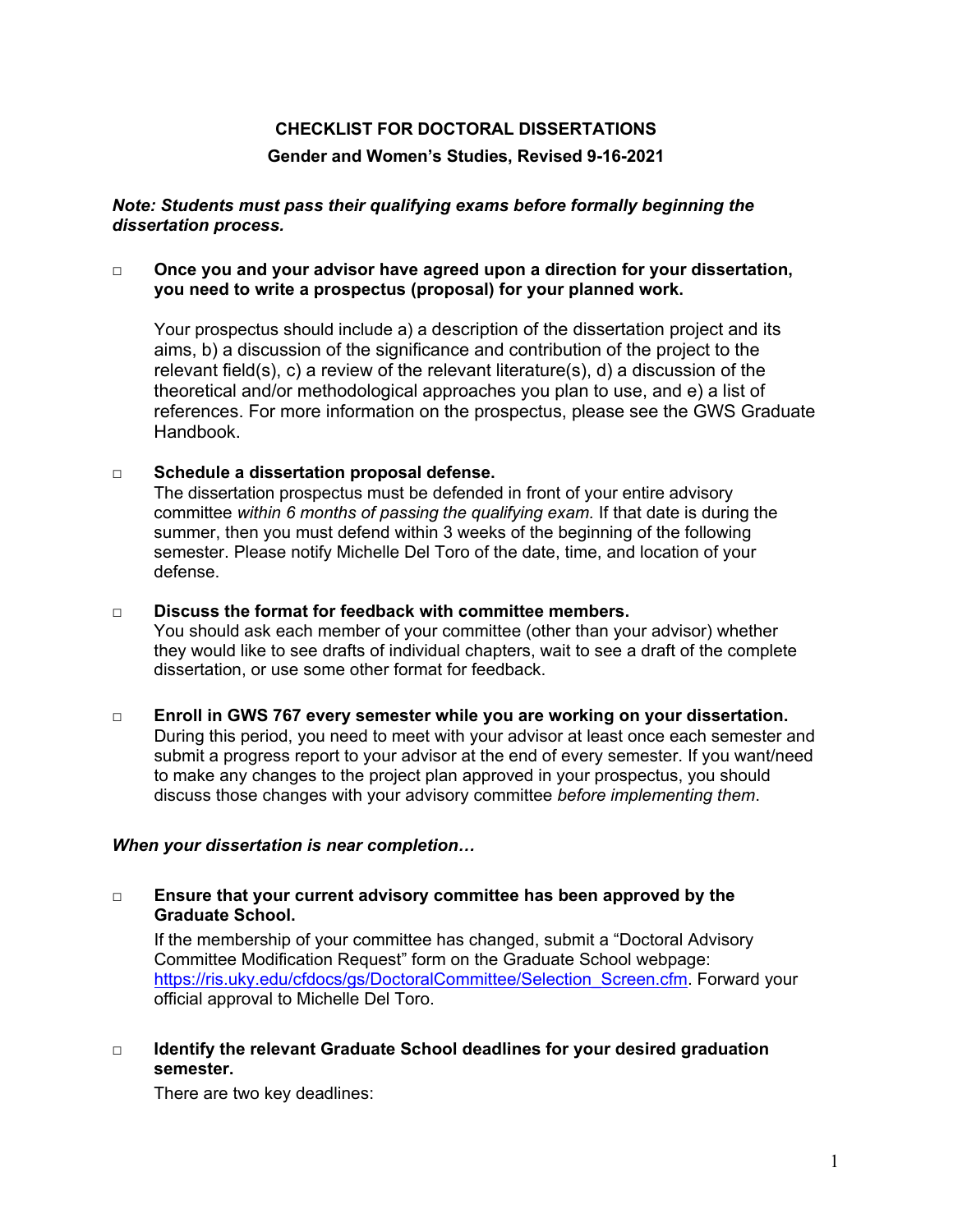- a) Every semester, the Graduate School has a final date to submit the Notification of Intent to Schedule the Final Examination (NOTIF) form to graduate that semester. You can find those dates here:<https://gradschool.uky.edu/key-dates>
- b) You must submit the NOTIF form *at least 8 weeks prior to your desired defense date*.

# *You must submit your NOTIF form by the EARLIER of these 2 dates!*

# □ **Submit your NOTIF form to the Graduate School before the above deadline.**

The form can be found at: [https://ris.uky.edu/cfdocs/gs/DoctoralCommittee/Selection\\_Screen.cfm.](https://ris.uky.edu/cfdocs/gs/DoctoralCommittee/Selection_Screen.cfm) After the Graduate School approves this form, they will conduct an audit of your coursework and appoint an external examiner for your defense.

You must have completed a minimum of two semesters of residency following your qualifying exams and have sent a complete draft of your dissertation to your advisor before submitting the NOTIF form.

□ **Submit an application for your degree via myUK by the deadline for the semester in which you wish to graduate.**

You can find the form in the myUK portal: [https://myuk.uky.edu/irj/portal.](https://myuk.uky.edu/irj/portal) Click on Student Services / myRecords / Graduate Degree Application. You can find the deadlines for degree applications for each semester here: [https://gradschool.uky.edu/key-dates.](https://gradschool.uky.edu/key-dates) If you submitted a degree application for a previous semester, but did not graduate, you must complete a new degree application for the current semester.

- □ **Ensure that your Chair and the majority of your advisory committee has seen a**  *complete* **draft of your dissertation and believes that it is ready to defend.**
- □ **Ensure that your dissertation is formatted consistently with the Graduate School dissertation standards.**

You can find these standards at: [https://gradschool.uky.edu/electronic-dissertation](https://gradschool.uky.edu/electronic-dissertation-preparation)[preparation](https://gradschool.uky.edu/electronic-dissertation-preparation)

**□ In conjunction with your advisor, schedule a date and time for your dissertation defense.**

The dissertation must be defended in front of the entire advisory committee, including your external examiner. The final examination must take place no later than 8 days prior to the last day of classes of the semester in which you expect to graduate. Final examinations may only be scheduled when classes are in session (fall, spring, or summer sessions). You can find the deadlines for scheduling final examinations here: [https://gradschool.uky.edu/key-dates.](https://gradschool.uky.edu/key-dates) Please notify Michelle Del Toro of the date, time, and location of your defense.

□ **Submit the Request for Final Doctoral Examination form to the Graduate School**  *at least two weeks before your defense***.**

It's best to submit it as soon as you know the date, time, and location. The form can be found at: [https://ris.uky.edu/cfdocs/gs/DoctoralCommittee/Selection\\_Screen.cfm.](https://ris.uky.edu/cfdocs/gs/DoctoralCommittee/Selection_Screen.cfm)